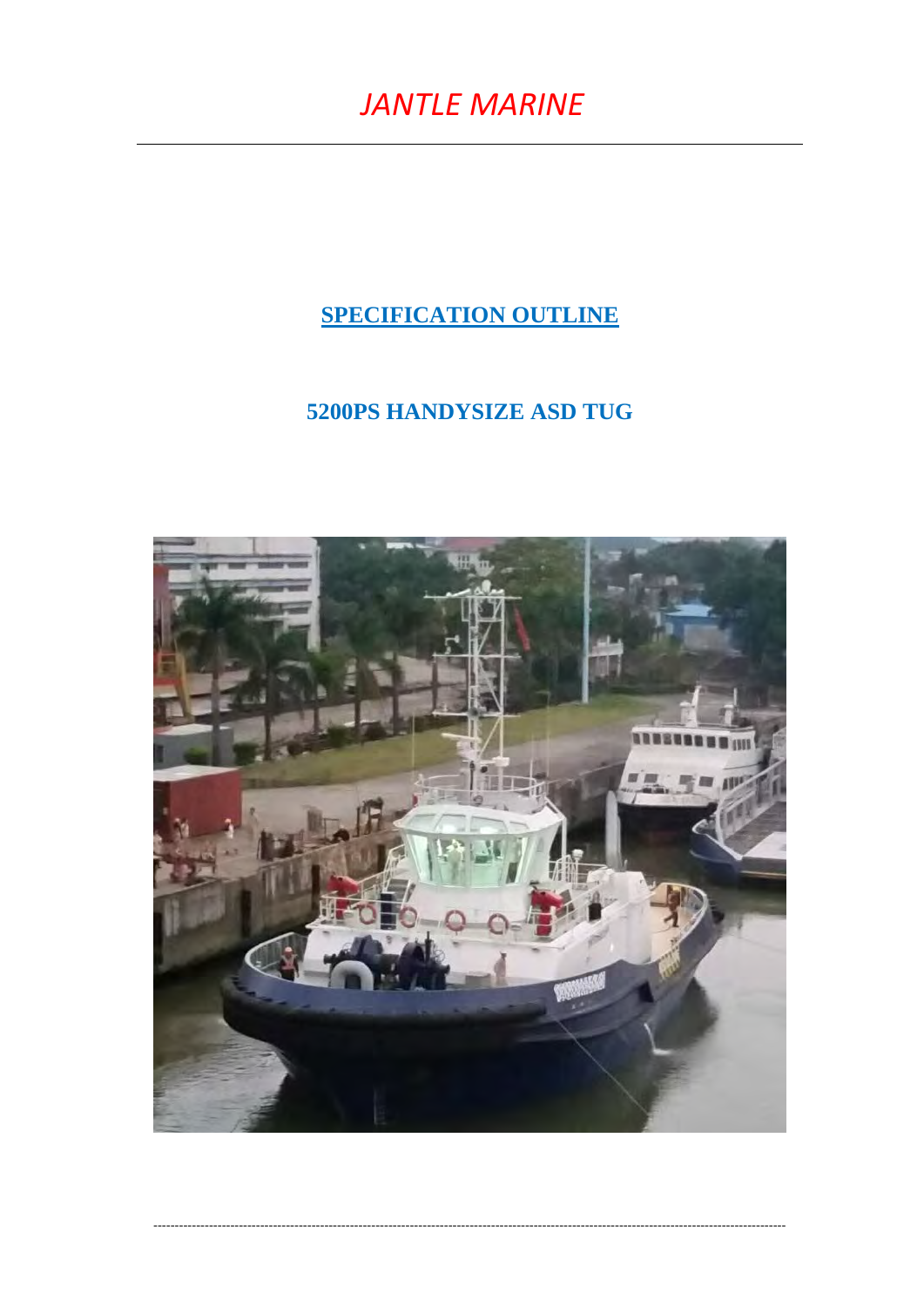**Gerneral Arrangement** 



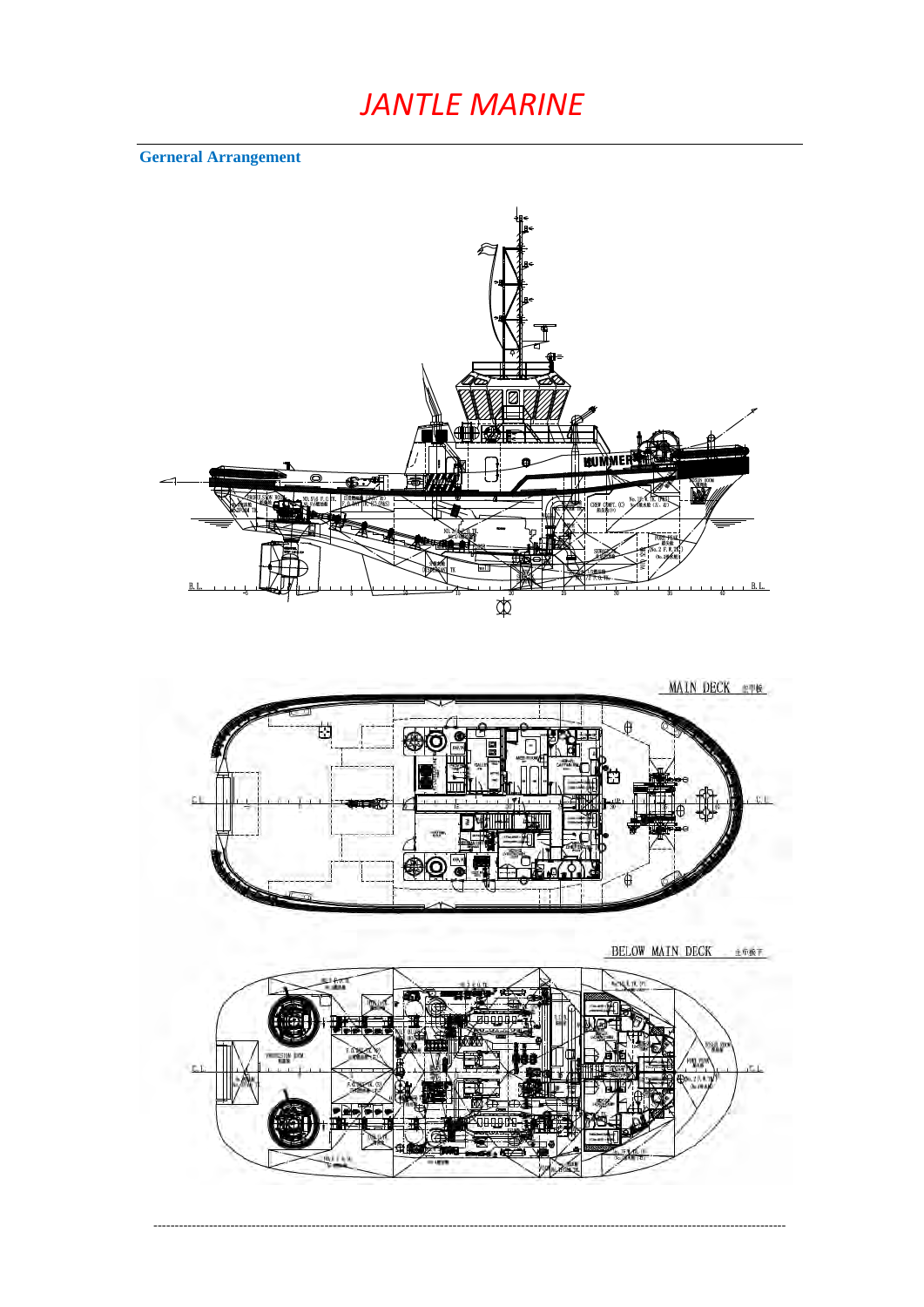

-------------------------

COMPASS DECK 罗经甲板



# WHEELHOUSE DECK 驾驶甲板

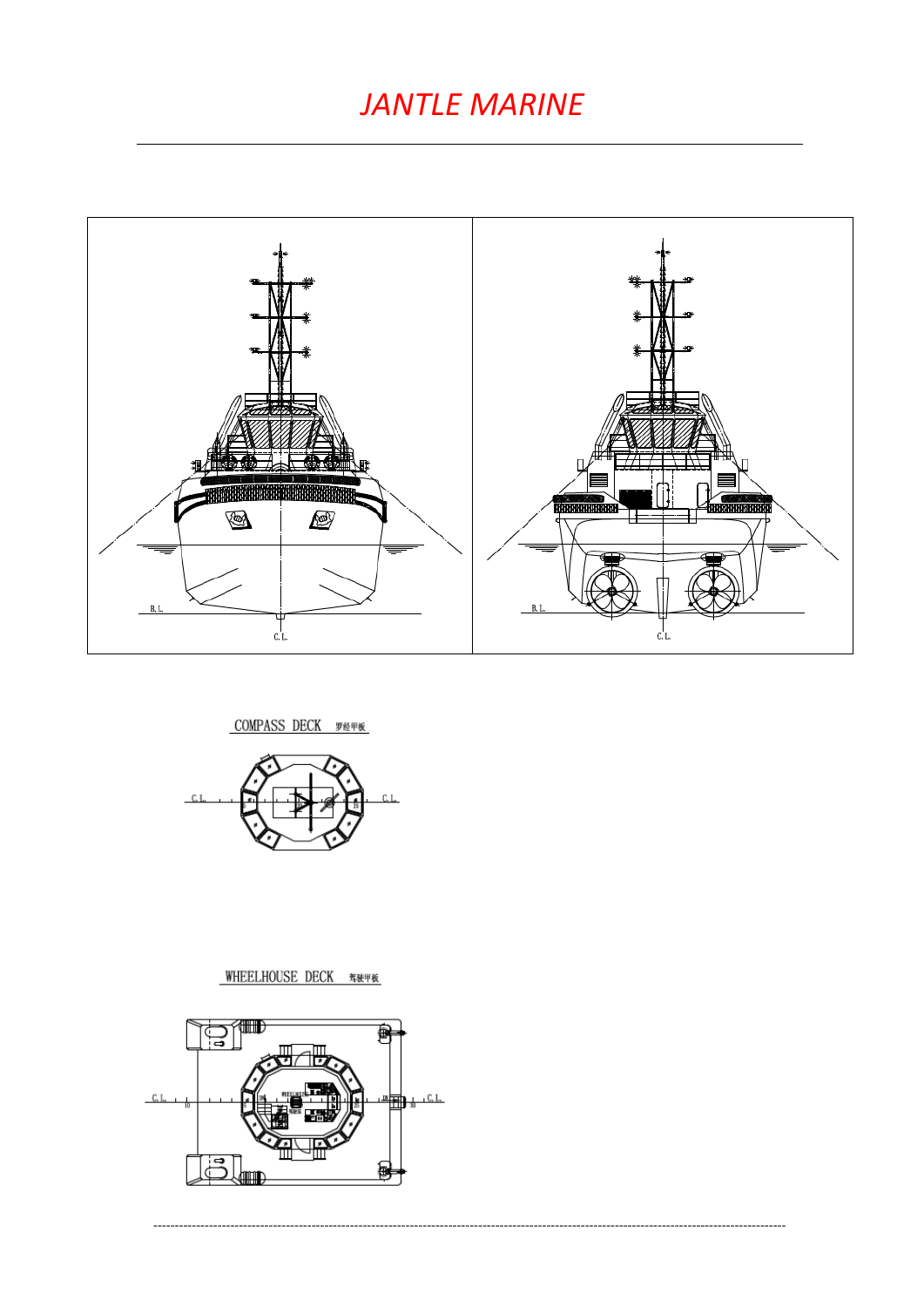| <b>Main Particulars</b> |                   | <b>Main Capacity</b> |                    |
|-------------------------|-------------------|----------------------|--------------------|
| Length O.A.             | $30.00 \text{ m}$ | F.O.                 | $\sim$ 210.00 m3   |
| Length B.P.             | $23.20 \text{ m}$ | F.W.                 | $\approx$ 49.07 m3 |
| Beam MLD.               | $12.00 \text{ m}$ | FiFi foam            | 17.42 m3           |
| Depth MLD.              | $5.50 \text{ m}$  | Spilled Oil          | $8.35 \text{ m}$ 3 |
| Accommodation           | $12 \text{Ps}$    | dispersant           |                    |
| Max Draft               | $4.60 \text{ m}$  | Lube Oil             | 2.435 m3           |
| <b>Trial Speed</b>      | $\sim$ 12.00 Kn   |                      |                    |
| <b>GRT</b>              | ~2397             |                      |                    |
| <b>NRT</b>              | ~119              |                      |                    |

## **Classification Notation:**

BVⅠ +HULL +MACH, AUT-UMS, Tug, Escort Tug, Special Service - Utility Vessel, Fire fighting ship 1, Water spraying, Harbour Operation

### **Navigation Areas:**

Harbour Operation

### **Year Built:**

2018, Ready for delivery

## **Main Machinery & Propulsion Unit Main Escort/Anchoring Equip**

# $-$  Model 2 X Yanmar 6EY26W - Power 2600PS(1920kW)@750rpm **Marine Gen. Sets** - Model 2 X Cummins QSB7-DM  $-$  Power 150kW/ 400V/ 50Hz/ 3 $\Phi$ **ASD Propellers**  $-$  Maker 2 X Schottel  $-Model$  SRP 1215 FP **Main Pump Sets** Azcue **Oily Water Separator**  $1X$  0.5m3/hr **Sewage Treatment** 1X 15 persons **Plant One set Stern** - Φ0.8m × 3.0m **External FIFI System** (BV– FI-FI 1 class) **Roller** - Maker FFS **-** Firefighting 2×1200/300m3 /hr(sea water/foam), Monitor - Firefighting Pump  $1 \times 2760 \text{m}^3/\text{hr} \textcircled{a} 120 \text{mlc}$

‐‐‐‐‐‐‐‐‐‐‐‐‐‐‐‐‐‐‐‐‐‐‐‐‐‐‐‐‐‐‐‐‐‐‐‐‐‐‐‐‐‐‐‐‐‐‐‐‐‐‐‐‐‐‐‐‐‐‐‐‐‐‐‐‐‐‐‐‐‐‐‐‐‐‐‐‐‐‐‐‐‐‐‐‐‐‐‐‐‐‐‐‐‐‐‐‐‐‐‐‐‐‐‐‐‐‐‐‐‐‐‐‐‐‐‐‐‐‐‐‐‐‐‐‐‐‐‐‐‐‐‐‐‐‐‐‐‐‐‐‐‐‐‐‐‐‐‐

# **Main Engine One set Hydraulic Escort/Towing /Anchor Windlass Winch set**

| -Maker:                                     | Jebsen & Jessen Offshore  |
|---------------------------------------------|---------------------------|
| -Anchor weight:                             | $2 \cdot 570$ kg          |
| -Diameter of anchor<br>chain:               | $ \Phi$ 20.5 mm           |
| -Rated hauling speed: $1.8t@0 \sim 10m/min$ |                           |
| -Capacity:                                  | -ø100mm×120m              |
|                                             | $(P.P. Wire)(*)$          |
| -Brake Holding:                             | 200t                      |
| -Rated pull:                                | 30t @ $0 \sim 10$ m/min   |
| <b>One set Disc type</b>                    | - SWL: 80t                |
| short towing hook                           |                           |
| <b>One set Stern</b>                        | - Ф $0.8$ m $\times$ 3.0m |